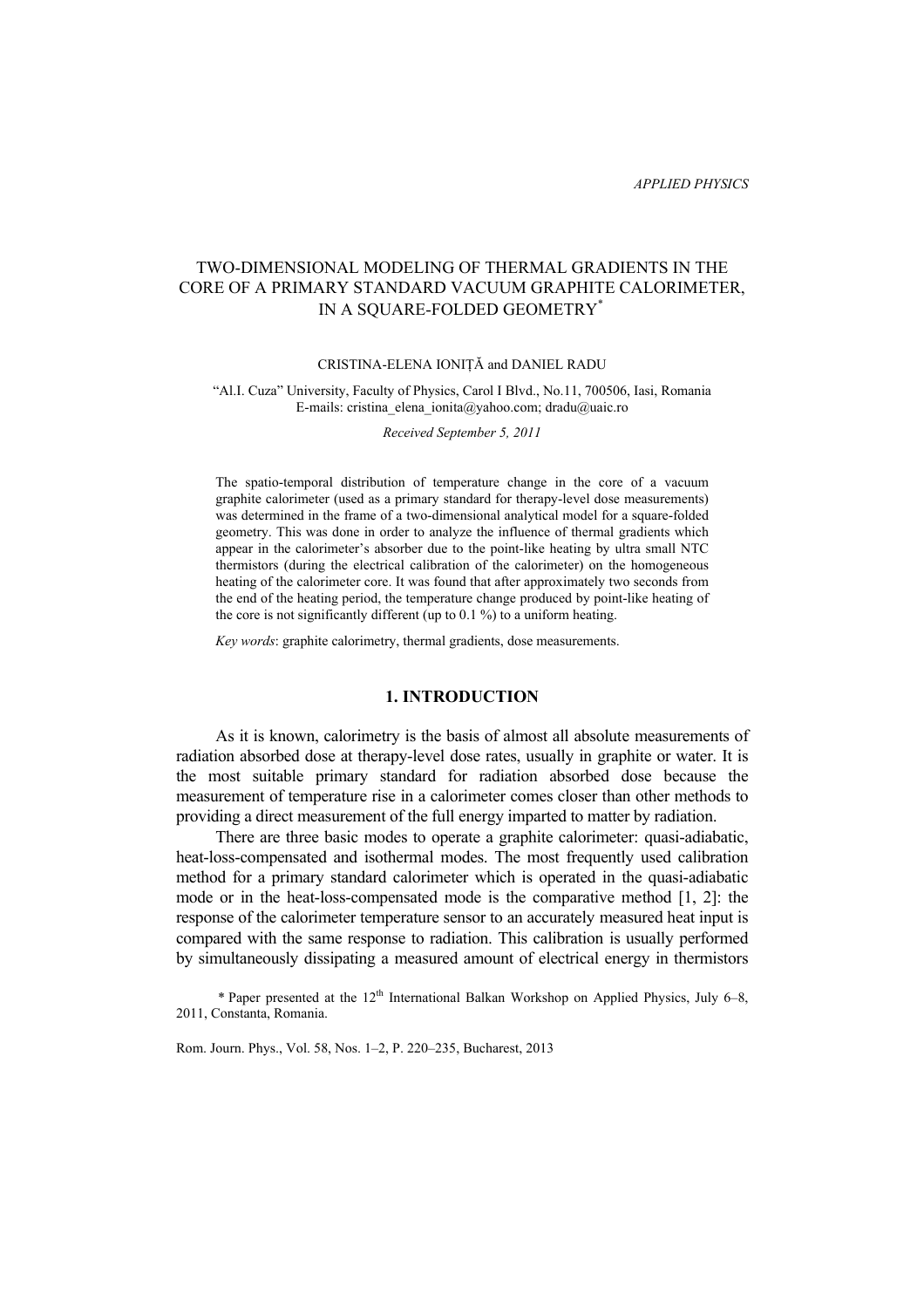that are embedded in both the core (that plays the role of the radiation absorber) and the jacket [3, 4]. Because this calibration method is a comparative one, it becomes very important to ensure that the calorimeter core is identically heated in the two situations: (i) by the irradiation beam and (ii) by the electrical power dissipated in the core through the heating thermistors. Actually, this condition is not exactly satisfied because the core and the components near the core are heated uniformly when the calorimeter is irradiated with beams of rather high-energy – so that, the core thermal gradients are negligible – whereas during an electrical heating the same bodies are non-uniformly heated and consequently thermal gradients unavoidably appear.

There are two major reasons for the appearance of the temperature gradients:

(i) the inhomogeneous electrical heating of the calorimeter bodies and

 (ii) the thermal barriers between the thermistors and the material from which the calorimeter bodies (especially the core and the jacket) are made – that is the graphite.

 The second factor can be easily managed by ensuring a good thermal contact between the thermistors and the surrounding medium (graphite). For instance, this can be done by mounting the thermistors in their fixed places (see the Fig. 3 from reference [5]) with epoxy resin [6]. Nevertheless, the first factor is more difficult to eliminate. Along the whole history of the graphite calorimetry many researchers proposed different methods in order to reduce as much as possible the effects of this factor. In present, in order to reduce the influences of thermal gradients caused by the inhomogeneous electrical heating of the bodies, an increased number of heating thermistors is used. Of course, these thermistors are spatially distributed according to the symmetry of the bodies [7]. Because the construction of the core (and, in particular, the mounting of the thermistors) is not so easy, it becomes important to know if, from the temperature gradient magnitude point of view, the number of heating thermistors is indeed decisive. Intuitively, on the one hand the magnitude of the temperature gradients decreases with the number of heating thermistors but, on the other hand, an increased number of heating thermistors leads to greater systematic errors. So, it is clear that, to put in accordance these two contradictory situations some compromise is needed. Anyhow, in order to make a valuable analysis that permits to take the best decision and to choose the best solution it's very important also to know as exactly as possible the spatio-temporal distribution of the temperature in the electrically heated bodies of the calorimeter.

 In a previous study [8], using the simplest model for the graphite absorber (*i.e.*, the one-dimensional model), the authors have estimated the time after the end of the heating period necessary to thermal gradients to disappear quasi-totally:

$$
t_{r, \text{max}} = \frac{1}{\beta} \ln \left( \frac{a^2}{0.001 \cdot 3 \cdot k \cdot t_h} \right) \approx 1, 6 \text{ s}, \qquad (1)
$$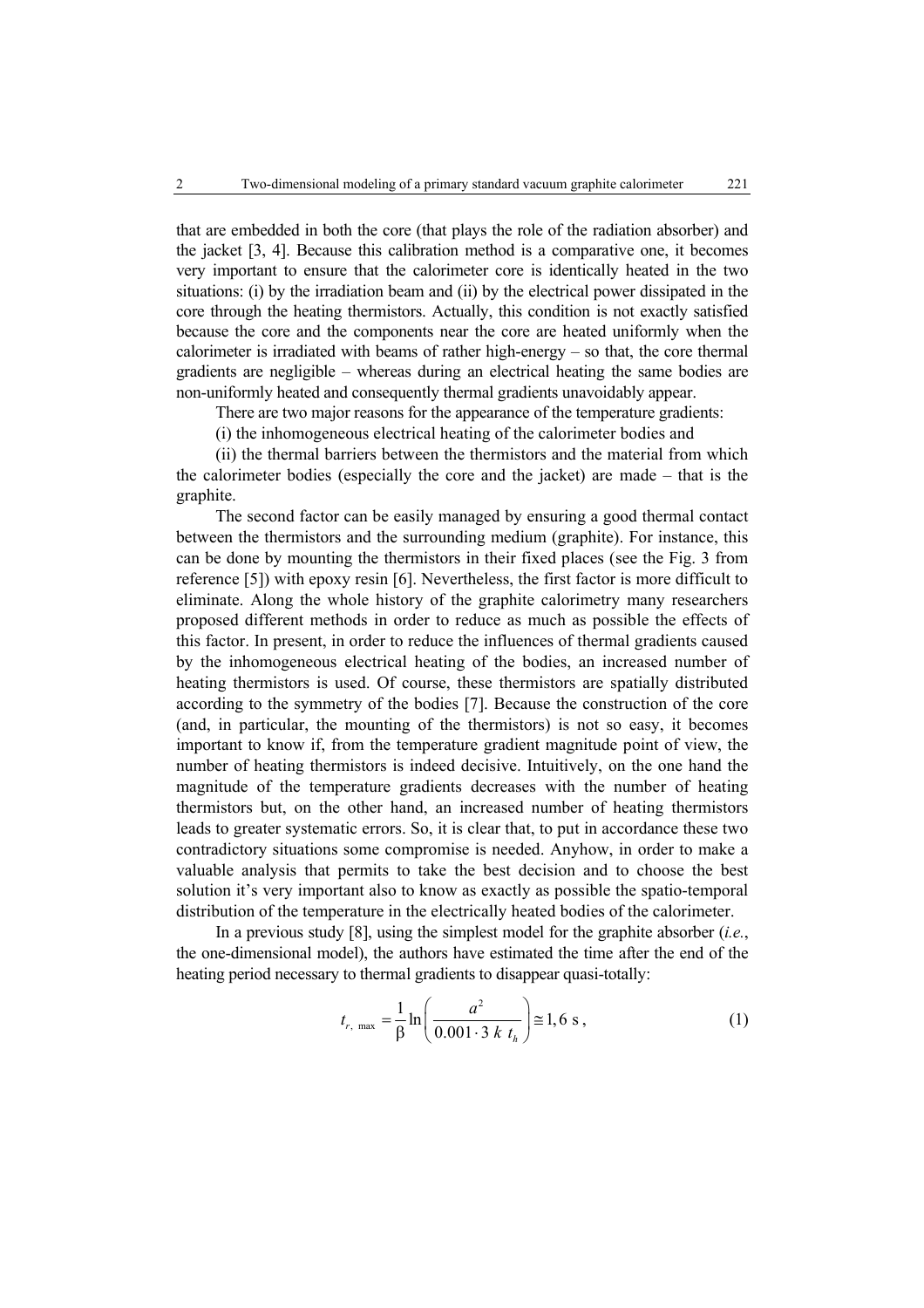the significance of the quantities involved in this formula being given in the next section. The aim of the present study is to evaluate the same time (more precisely defined, it is about the time after the end of the heating period starting since the temperature change produced by pointlike heating of the core during the electrical calibration is not significantly different – up to  $0.1\%$  – to the uniform heating caused by a radiation beam in the calorimeter), but using a more realistic model, namely, a two-dimensional model in a square-folded geometry.

## **2. THE TWO-DIMENSIONAL MODELING OF THERMAL GRADIENTS**

 The schematic configurations of the graphite calorimeter and graphite calorimeter core alone analyzed in this paper are graphically represented in Fig. 1 (see the reference [9]) and Fig 2, respectively.



Fig. 1 – The schematic configuration of a graphite calorimeter.

 Since the temperature gradients cannot be completely removed by any mean, it's very important, at least, to know the magnitude of these gradients and the weight of their effects on thermal behaviour of a graphite calorimeter. This is the reason why the knowledge of spatio-temporal temperature distribution in the heated bodies of a graphite calorimeter is of a great importance.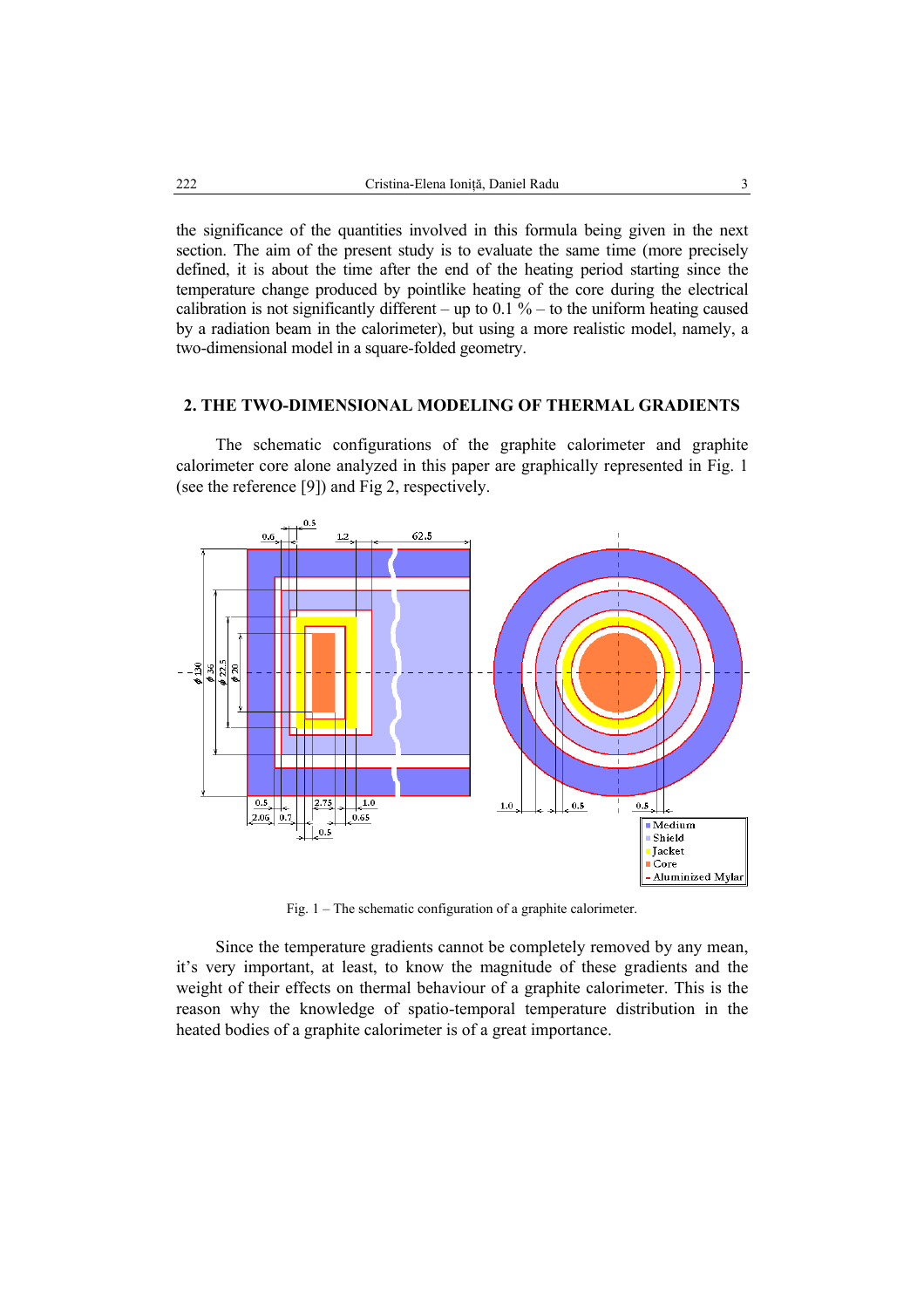In order to find the spatio-temporal distribution of the temperature in the calorimeter core the following second order partial derivative equation must be solved for the scalar field  $\phi_{core}(x, y, z, t) = \phi_1$ , which represents the temperature change<sup>1</sup> (K) of the core graphite:

$$
C_1 V_1^{-1} \frac{\partial \phi_1}{\partial t} - k \left( \frac{\partial^2 \phi_1}{\partial x^2} + \frac{\partial^2 \phi_1}{\partial y^2} + \frac{\partial^2 \phi_1}{\partial z^2} \right) - \mathcal{P}_1(x, y, z, t) = 0, \tag{2}
$$

with corresponding initial and boundary conditions.



Fig. 2 – The schematic core structure of a graphite calorimeter.

In eq. (2)  $C_1$  is the heat capacity  $(J \times K^{-1})$  of the core,  $V_1$  is the volume  $(m<sup>3</sup>)$  of the core, *k* is the graphite thermal conductivity  $(W \times m^{-1} \times K^{-1})$  and  $P_1(x, y, z, t)$  is the spatial density of the electrical power  $(W \times m^{-3})$  "pumped" in the core. From the mathematical point of view it seems – for the moment – to be enough to solve the problem given by equation (2), taking also into account the corresponding initial and boundary conditions. However, when the limit conditions are taken into account the real problem becomes more complicated, because these

<sup>1</sup> The "temperature change" of any calorimeter body represents the temperature rise (K or <sup>o</sup>C) of the corresponding body, above the constant temperature of the surrounding medium:  $\phi_i = \phi_i^{body} - \phi_m = \phi_i^{body} - 298.15 K$ , where  $\phi_i^{body}$  is the absolute temperature  $(K)$  of the "i"-body, and the subscript index  $i = 1, 2, 3$  refers to the core, jacket and shield, respectively.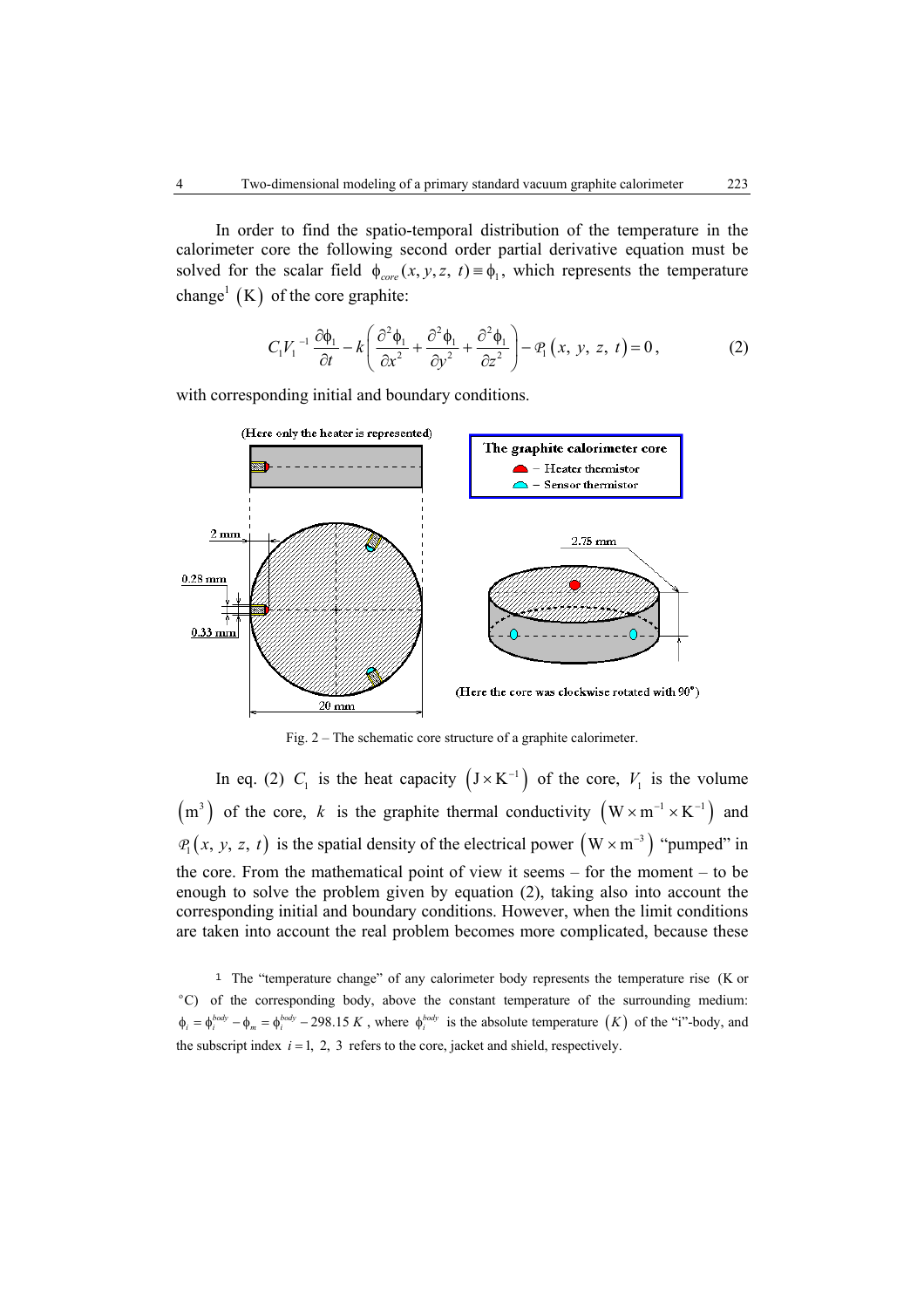conditions directly depend on the scalar time-dependent field representing the temperature change (K) of the jacket,  $\phi_2 = \phi_2(x, y, z, t)$ . The corresponding mathematical problem, referring to the jacket, has limit conditions that on their turn depend on the scalar field representing the temperature change  $(K)$  of the shield,  $\phi_3 = \phi_3(x, y, z, t)$ ; moreover, they also depend on certain additional quantities as for example: the heat transfer coefficients between the calorimeter bodies, the emissivities of the bodies' surfaces, the geometrical factors of the bodies in the calorimeter etc. Obviously, the two new scalar fields,  $\phi_2 = \phi_2(x, y, z, t)$  and  $\phi_3 = \phi_3(x, y, z, t)$  represent two unknown quantities for the problem given by the equation (2), with the corresponding limit conditions, which thus proves to be insufficient to give a complete and unique solution to the problem (the number of unknown quantities is greater than the number of equations).

In fact, to exactly solve – even numerically – the problem of spatio-temporal distribution of temperature in the core of a graphite calorimeter is a task not easy at all. As results from the above considerations regarding the boundary conditions for equation (2), the solution of this problem is tightly related to the solutions corresponding to the jacket and shield. Thus, to be precise, the real mathematical problem that must be solved in order to find the complete thermal behaviour of the whole three-body graphite calorimeter – and implicitly the solution of the problem that corresponds only to the core  $-$  is the following:

$$
\begin{cases}\nC_1 V_1^{-1} \frac{\partial \phi_1}{\partial t} - k \left( \frac{\partial^2 \phi_1}{\partial x^2} + \frac{\partial^2 \phi_1}{\partial y^2} + \frac{\partial^2 \phi_1}{\partial z^2} \right) - \varrho_1 (x, y, z, t) = 0, \\
C_2 V_2^{-1} \frac{\partial \phi_2}{\partial t} - k \left( \frac{\partial^2 \phi_2}{\partial x^2} + \frac{\partial^2 \phi_2}{\partial y^2} + \frac{\partial^2 \phi_2}{\partial z^2} \right) - \varrho_2 (x, y, z, t) = 0, \\
C_3 V_3^{-1} \frac{\partial \phi_3}{\partial t} - k \left( \frac{\partial^2 \phi_3}{\partial x^2} + \frac{\partial^2 \phi_3}{\partial y^2} + \frac{\partial^2 \phi_3}{\partial z^2} \right) - \varrho_3 (x, y, z, t) = 0,\n\end{cases}
$$
\n(3)

with enough complicated limit conditions that are not given here.

 Because of the great difficulty in finding the exact real solution of this problem, in the following we shall restrict only to the problem given by equation (2) and relating new limit conditions, considering – in the first approximation – that the jacket and shield have only constant and isotropic influence on the thermal state of the core. So, for the moment, this problem will be solved supposing that  $\phi_2(x, y, z, t) = \phi_{02} = const.$  and  $\phi_3(x, y, z, t) = \phi_{03} = const.$  In this way, the only difficulty in finding an analytical solution for this new problem can be brought by the third term in equation (2), which could introduce some difficulties related only to the exact geometry of the heating thermistor. If, for example, the thermistor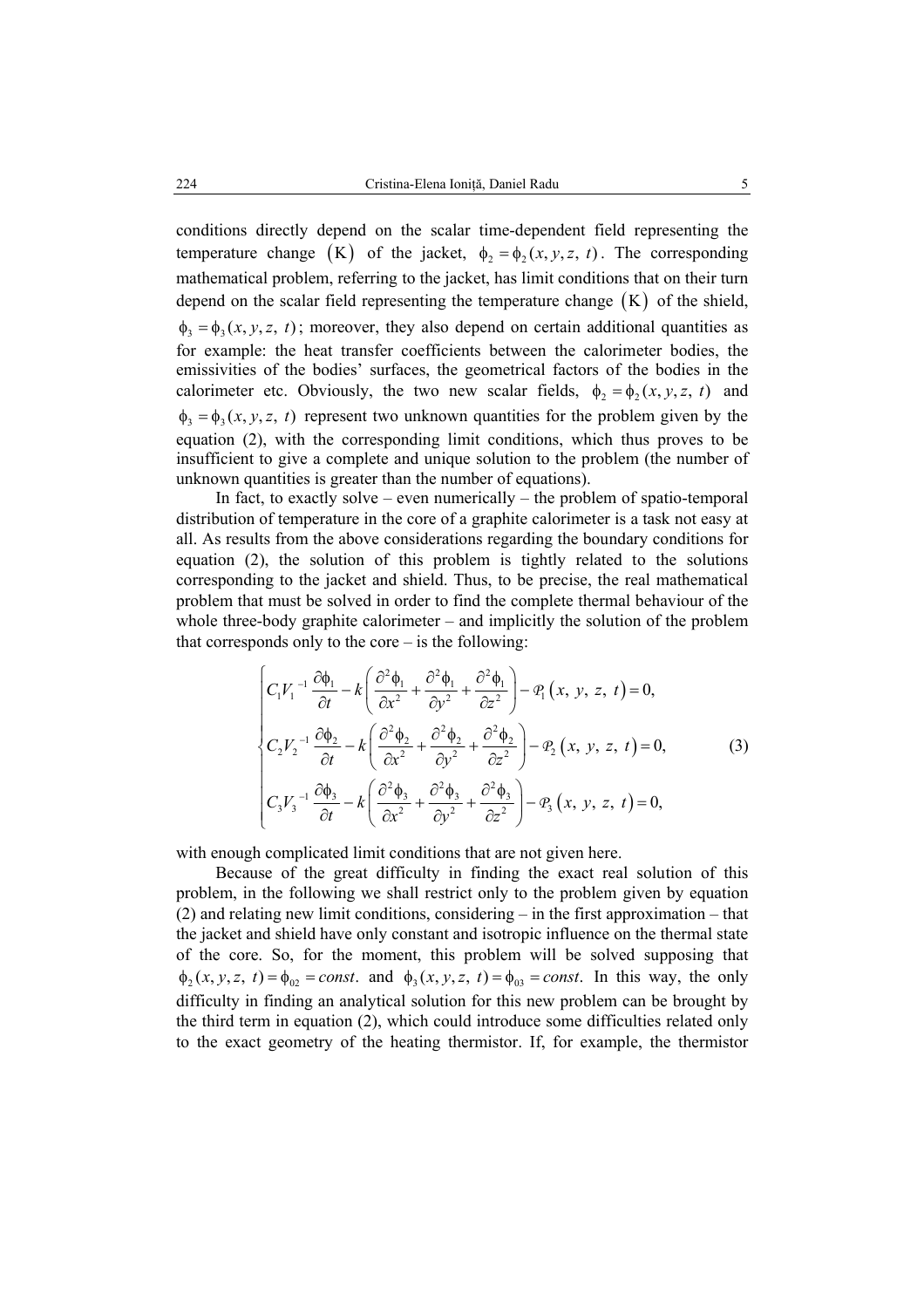dimensions are neglected with respect to those of the whole core (*i.e.*, if an idealized point-like thermistor is considered), then equation (2) becomes

$$
C_1 V_1^{-1} \frac{\partial \phi_1}{\partial t} - k \Delta \phi_1 = P_1 \delta(x - x_0) \delta(y - y_0) \delta(z - z_0), \tag{4}
$$

where  $P_1$  is the constant electrical power  $(W)$  applied to the core at the moment  $t_0 = 0$ ,  $\delta(x - x_0)$  is the one-dimensional Dirac's "delta" distribution and  $P_0(x_0,$  $y_0, z_0$ ) =  $P_0(0, 0, h)$  is the location of the point-like thermistor (see the Fig. 3).



Fig. 3 – The spatial orientation of the Cartesian coordinates.

 Without any doubt, excluding the exact analytical solution, the most precise and reliable approach of the problem of magnitude and influence of the thermal gradients appearing in the core of a real graphite calorimeter during an electrical calibration run is that based on a three-dimensional model within the frame of finite element numerical method. However, this kind of approach is quite complicated and time consuming; besides, if the real configuration of a graphite calorimeter is intended to be analyzed, a huge computing-power is usually required. Despite of this, the analytical study of a two-dimensional model proves to be very helpful because – as it will be seen at the end – the results obtained in this model are so close to those previously obtained in the analytical study of onedimensional model, that lead us to the conclusion that the main quantity involved in the model – the relaxation time  $t_r$  – would be approximately the same for a thin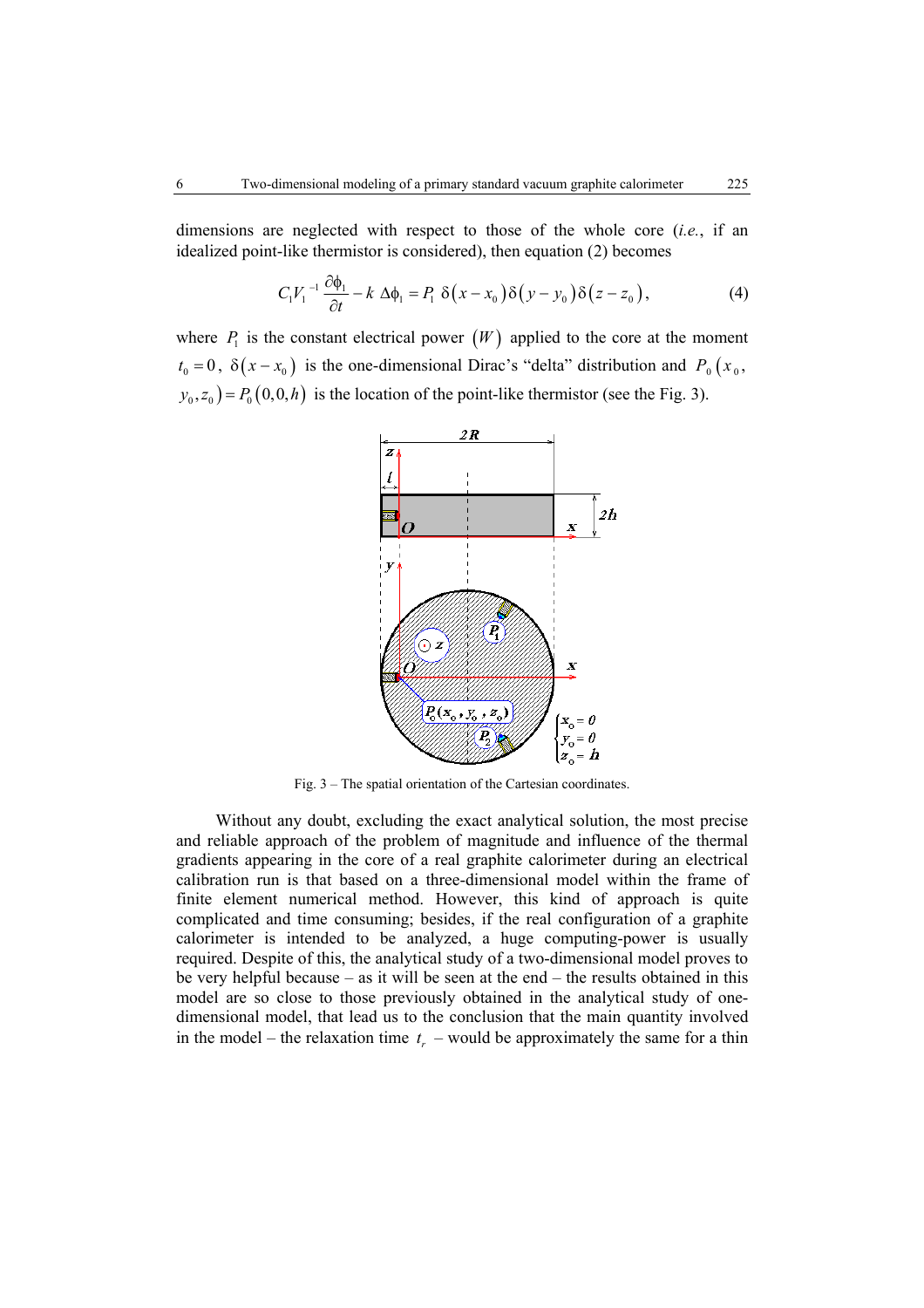three-dimensional object, like is the core of a graphite calorimeter; the relaxation time is the time needed to reduce the maximum of  $\phi(x, t)$  to the final temperature change in the core,  $\phi_{\infty}$ . Actually, the real calorimeter core is a disc (roughly of diameter 20.00 mm and thickness  $2.75$  mm – see the Fig. 2); although the shape is different to the square modelled in this paper, a similar estimate of the relaxation time  $t_r$  would be expected from this shape too.

 To find the analytical solution of equation (4) even proves to be difficult and because of this in the following this equation will be solved only in twodimensional case.

 The simpler one-dimensional case was analyzed in detail in a previous work [8]. By solving the one-dimensional diffusion equation for temperature change  $\phi(x, t)$ , the authors found that the relaxation time,  $t_r$ , has the value  $t_r = 1.3687$  s. Using the equality

$$
-\frac{1}{12} + \frac{1}{4}\xi^2 = \sum_{n=1}^{\infty} \frac{(-1)^n}{n^2 \pi^2} \cos\left(n\pi\xi\right),\tag{5}
$$

the analytical solution of the one-dimensional problem

$$
\frac{\partial \phi(x,t)}{\partial t} = \alpha \frac{\partial^2 \phi(x,t)}{\partial x^2}
$$

(where  $\alpha$  is the graphite thermal diffusivity) with the initial and boundary conditions

$$
\phi(x,0)=0, \quad \phi(x,\infty)=\phi_{\infty}, \quad \frac{\partial \phi}{\partial x}\bigg|_{x=0}=0, \quad \frac{\partial \phi}{\partial x}\bigg|_{\substack{x=a\\t\leq t_h}}=J_0=\text{const.}, \quad \frac{\partial \phi}{\partial x}\bigg|_{\substack{x=a\\t>t_h}}=0, \quad (6)
$$

was found by means of Fourier method; it is given by

$$
\phi(x,t) = \frac{\phi_{\infty}}{t_h} \times \left\{ t - \left(t - t_h \right) \theta(t - t_h) + 2 \sum_{n=1}^{\infty} \left[ \left( 1 - e^{-\beta n^2 t} \right) - \left( 1 - e^{-\beta n^2 (t - t_h)} \right) \theta(t - t_h) \right] \frac{(-1)^n}{\beta n^2} \cos \frac{n \pi x}{a} \right\},
$$
\n(7)

where

$$
\Theta(y) = \begin{cases} 0, & y < 0, \\ 1, & y \ge 0 \end{cases} \tag{8}
$$

is the Heaviside function (the step function) and  $\beta$  is defined by  $\beta a^2 = k\pi^2$ , *k* being the graphite thermal conductivity.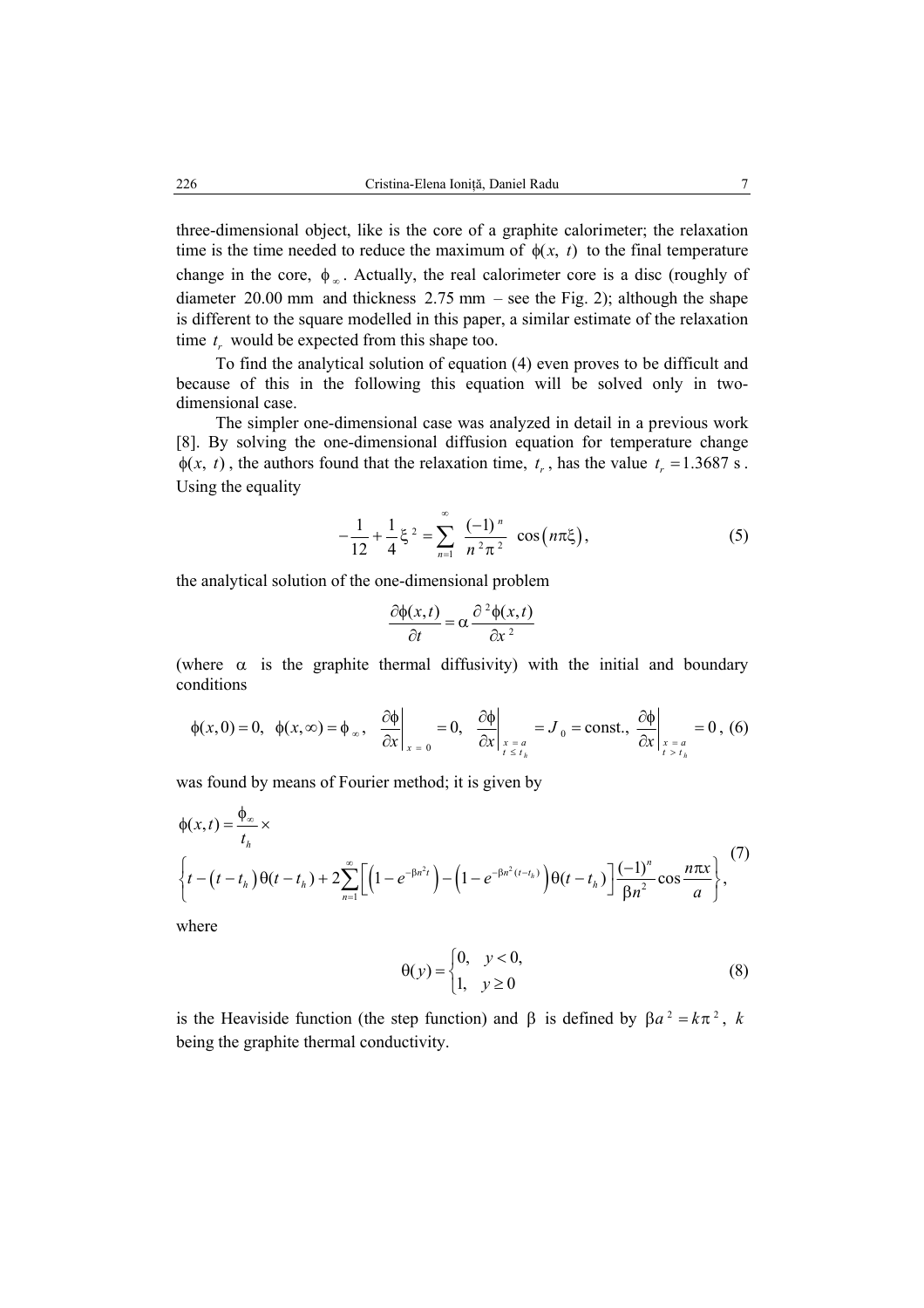The values for key quantities used in [8] are the following: the linear dimension of the core was  $a = 20$  mm, the heating time was  $t<sub>h</sub> = 60$  s and the final temperature change was  $\phi_{\infty} = 1$  mK . The relaxation time was obtained considering the time (after  $t_h$ ) needed to get to 0.1 % of the final  $\phi_\infty$  value. A maximum value for  $t_r$  ( $t_{r, max}$ ), relating to the experimental situation when heating is off was also evaluated, giving a theoretical value of  $t_{r \, max} \approx 1.6 \, \text{s}$ .

 Let's now focus our attention on the two-dimensional problem. As the temperature change  $\phi$  in an electrical calibration is dominated by the heat conduction, it can be calculated by solving the well known heat equation [10]:

$$
\frac{\partial \phi}{\partial t} = \alpha \Delta \phi ,
$$

where the diffusivity  $\alpha$  is given by  $\alpha = k/\rho c$  (*k* is the thermal conductivity,  $\rho$  is the mass density and  $c$  is the specific heat capacity of the material (graphite)).

 Let suppose that the core is thermally isolated and starts at a uniform temperature. Thus, when the core is electrically heated the temperature gradient at the heater (the thermistor) is proportional to the rate of heating applied. Of course, initially the region nearest the thermistor increases in temperature faster than the rest of the core.

| The values of the main quantities involved in the model |                  |                                                                |
|---------------------------------------------------------|------------------|----------------------------------------------------------------|
| Quantity                                                | Symbol           | Value                                                          |
| Graphite density                                        | ρ                | 1790 $\text{kg} \times \text{m}^{-3}$                          |
| Thermal diffusivity of graphite at $25^{\circ}$ C       | $\alpha$         | $8.271 \times 10^{-5}$ m <sup>2</sup> $\times$ s <sup>-1</sup> |
| Graphite thermal conductivity at 25°C                   | $\boldsymbol{k}$ | $106.537 W \times m^{-1} \times K^{-1}$                        |
| Specific heat capacity of graphite at $25^{\circ}$ C    | с                | 719,59 $J \times \text{kg}^{-1} \times \text{K}^{-1}$          |
| Core diameter                                           | d                | $2.0 \times 10^{-2}$ m                                         |
| Core height                                             | h                | $2.75 \times 10^{-3}$ m                                        |
| Core heating time.                                      | $t_h$            | 60s                                                            |
| Heating energy input                                    | Q                | $1112.82\times10^{-6}$ J                                       |

*Table 1* The values of the main quantities involved in the model

 If the heating continues for long enough (more precisely, if the heating continues for long times after the complete disappearance of thermal gradients), then practically the whole core will increase in temperature at the same rate. When the heating is switched off the temperature gradient at the heater is zero, but there will still be a gradient throughout the rest of the core. After the heating has been off for some time, the gradient in the core dies away to zero and the core temperature is again practically uniform throughout. The final temperature change in the core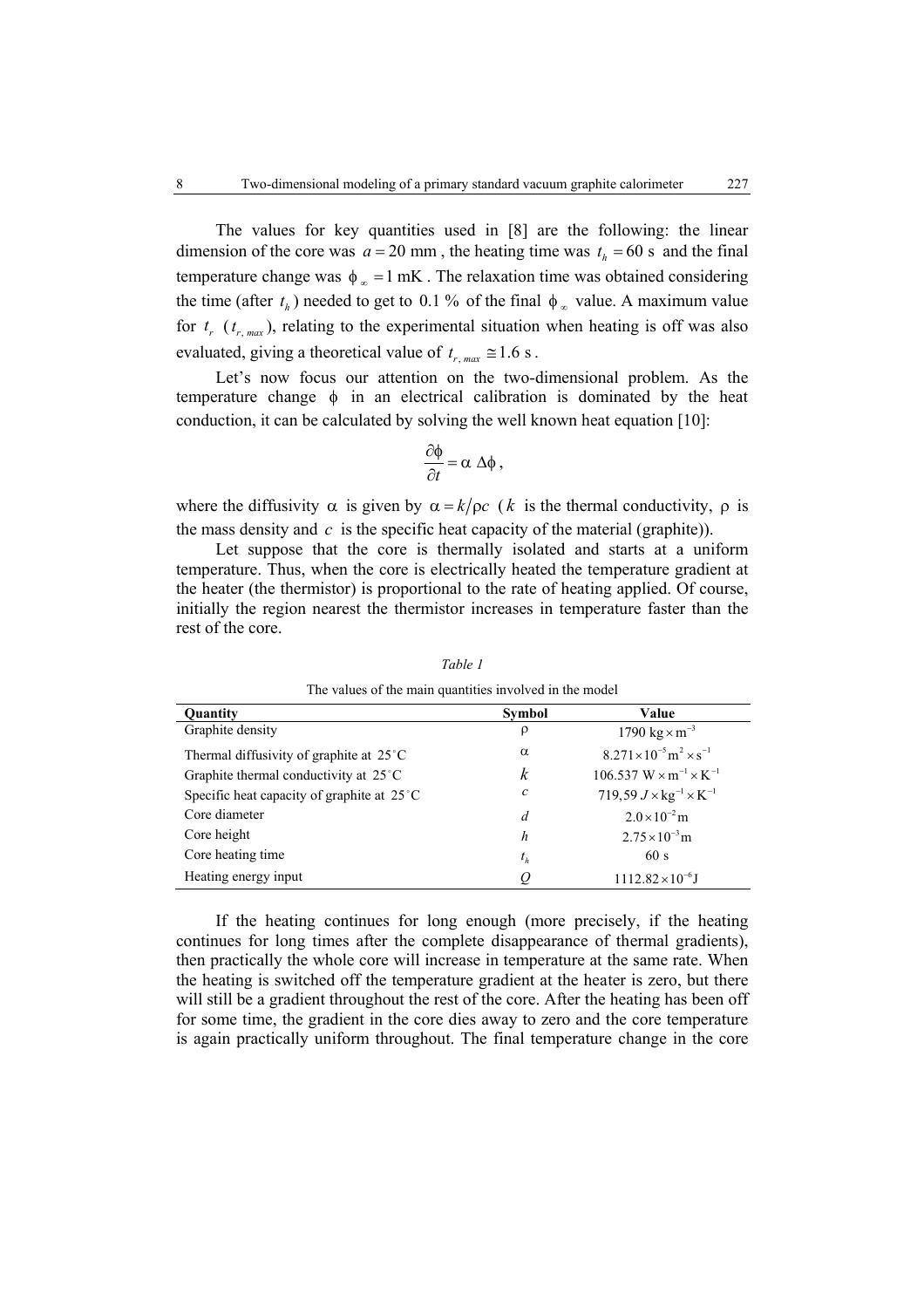can be calculated from the energy conservation law and it is  $\phi_{\infty} = Q/mc$ , where *Q* is the heating energy input and *m* is the core mass. Obviously, it is simpler to express the power input in terms of  $\phi_{\infty}$  than the temperature gradient at the heater.

The two-dimensional form of the heat equation is

$$
\frac{\partial \phi(x, y, t)}{\partial t} = \alpha \left( \frac{\partial^2 \phi(x, y, t)}{\partial x^2} + \frac{\partial^2 \phi(x, y, t)}{\partial y^2} \right). \tag{9}
$$

 The initial and boundary conditions for this equation that model the situation similar to an adiabatic electrical calibration are as follows:

(i) initially the temperature starts uniform;

(ii) the boundary of the square is insulated, except along a small section  $2\varepsilon$ near the centre of one side where there is a constant rate of heat input for a time interval  $t_{h}$ ;

(iii) the final temperature is  $\phi_{\infty}$ .

 From the mathematical point of view, the question turns to solve the following problem: Let's find the spatio-temporal distribution of temperature,  $\phi = \phi(x, y, t)$ , within an isotropic, homogeneous and thermo-conducting material of mass *m* and specific heat capacity *c* , that is distributed on a squared surface  ${x, y} \in [0, a] \times [0, a]$ , knowing that in the regions  $x < 0$ ,  $y < 0$ ,  $y > a$  and  $x > a$ (except along a small section  $2\varepsilon$  near the centre of this side) there is an infinite perfect thermo-insulating material, whereas along that section of length  $2\varepsilon$  it is applied a constant heating flux (there is a constant rate of heat input) during the time interval  $t \in [0, t_h]$ , so that the total heat input is Q. The material starts at a uniform temperature, *i.e.*  $\phi(x, y, 0) = 0$ .

 If the heat equation (9) is re-written in a form analogous to that given by equation (4), *i.e.*, with a source term,

$$
\hat{D}\phi(x, y, t) = \frac{1}{2\varepsilon} J_0 \chi(y, t, \varepsilon), \qquad (10)
$$

where the operator  $\hat{D}$  is given by

$$
\hat{D} = \frac{\partial}{\partial t} - \alpha \Delta_2 = \frac{\partial}{\partial t} - \alpha \left( \frac{\partial^2}{\partial x^2} + \frac{\partial^2}{\partial y^2} \right),\tag{11}
$$

 $J_0$  is a constant having the dimensions of a heating flux and  $\chi(y, \varepsilon)$  is a special function (a distribution, in fact), given by

$$
\chi(y,t,\varepsilon) = C\Big[1 - \theta\big(t - t_h\big)\Big]\Bigg[\theta\Bigg(y - \frac{a}{2} + \varepsilon\Bigg) + \theta\Bigg(\frac{a}{2} + \varepsilon - y\Bigg) - 1\Bigg],\tag{12}
$$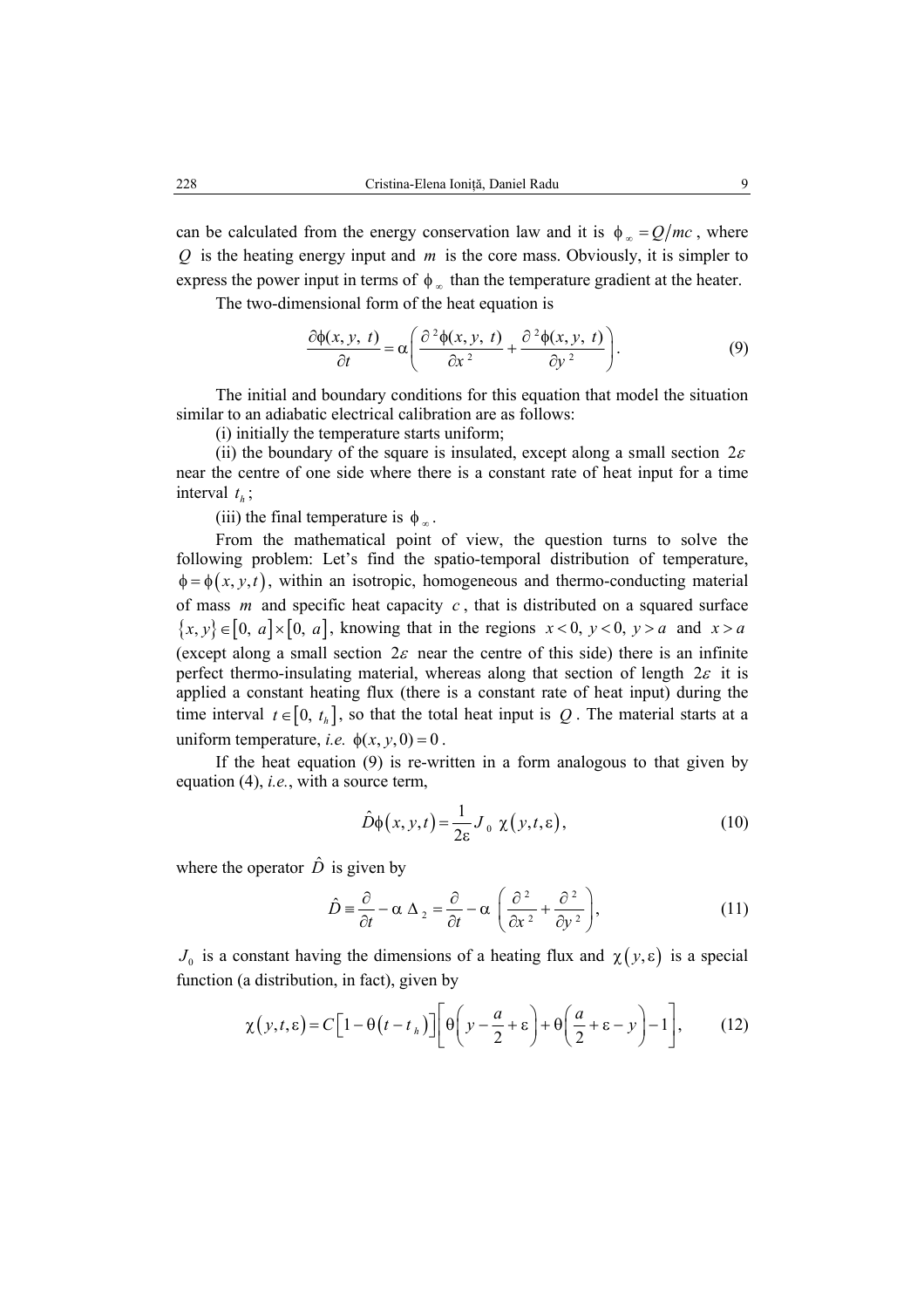then the problem can be solved with the aid of the formalism offered by the functional analysis and distributions theory [10]. In formula (12) *C* is a pure constant having the dimension  $m^2 \times s^{-1}$ , while  $\theta(\xi)$  is the step (Heaviside) function defined by (8).

 The boundary conditions for equation (10) are graphically represented in Fig. 4 and mathematically can be expressed – including the initial and "final" conditions – as follows

$$
\begin{cases}\n\phi(x, y, 0) = 0, & (\forall) \ x \in [0, a], y \in [0, a], \\
\phi(x, y, \infty) = \phi_{\infty}, & (\forall) \ x \in [0, a], y \in [0, a], \\
\frac{\partial \phi}{\partial x}\Big|_{x=0} = 0, & (\forall) \ y \in [0, a], t \in [0, \infty), \\
\frac{\partial \phi}{\partial x}\Big|_{x=a} = J_0 \Big[1 - \theta(t - t_h)\Big] \Big[ \theta \Big( y - \frac{a}{2} + \varepsilon \Big) + \theta \Big( \frac{a}{2} + \varepsilon - y \Big) - 1 \Big],\n\end{cases} (13)
$$
\n
$$
\begin{cases}\n\frac{\partial \phi}{\partial y}\Big|_{y=0} = 0, & (\forall) \ x \in [0, a], t \in [0, \infty), \\
\frac{\partial \phi}{\partial y}\Big|_{y=a} = 0, & (\forall) \ x \in [0, a], t \in [0, \infty).\n\end{cases}
$$

 Using the Fourier method, the problem leads to a Helmholtz-type equation for the spatial part of the solution,  $Z_{\lambda}(x, y)$ , the subscript index  $\lambda$  representing the eigenvalues of the mixed operator  $\hat{D}$  (the corresponding eigenvalue problem being given by the following equation:  $\hat{D}\Psi_{\lambda} = \lambda \Psi_{\lambda} \left[ = \lambda T(t) Z_{\lambda}(x, y) \right]$ ).

Making use of the fact that on the square  $S_a = \{(x, y) | 0 \le x \le a, 0 \le y \le a\}$ the orthonormal modes are given by

$$
U_{nm}(x, y) = \frac{2}{a} \sin \frac{n\pi}{a} x \sin \frac{m\pi}{a} y,
$$
  

$$
V_{nm}(x, y) = \frac{2}{a} \cos \frac{n\pi}{a} x \cos \frac{m\pi}{a} y,
$$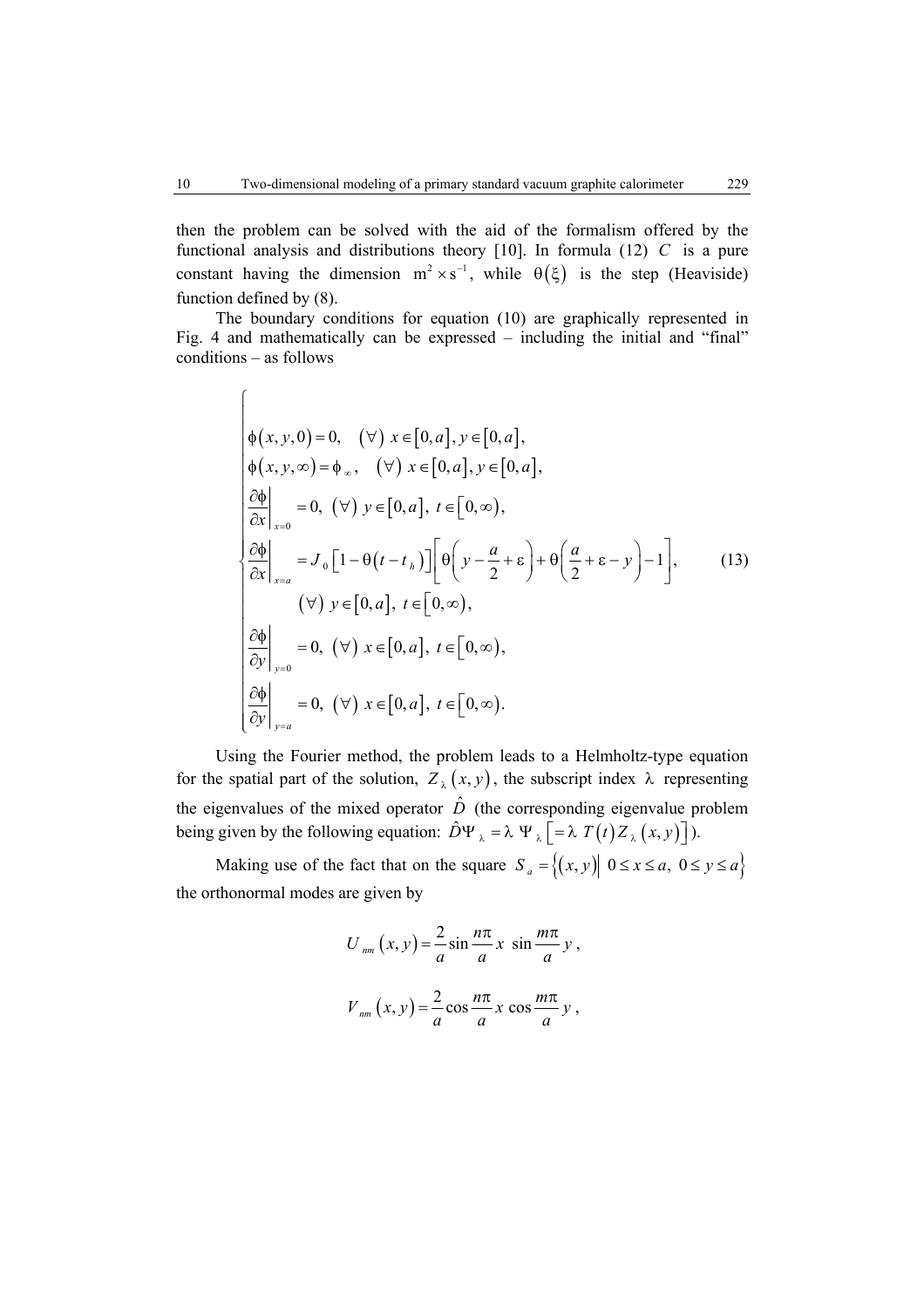

Fig. 4 – Two-dimensional boundary conditions.

the final solution of equation  $(10)$  – or equivalently – (9) is writes as follows

$$
\phi(x, y, t) = \frac{\phi_{\infty}}{t_{h}} \left\{ t - (t - t_{h}) \theta(t - t_{h}) + 2 \sum_{n=1}^{\infty} \left[ \left( 1 - e^{-\beta n^{2}t} \right) - \left( 1 - e^{-\beta n^{2}(t - t_{h})} \right) \times \theta(t - t_{h}) \right] \right\}
$$
  

$$
\theta(t - t_{h}) \left[ \frac{(-1)^{n}}{\beta n^{2}} \cos \frac{n \pi x}{a} + 2 \sum_{m=1}^{\infty} \left[ \left( \left[ \left( 1 - e^{-\beta m^{2}t} \right) - \left( 1 - e^{-\beta m^{2}(t - t_{h})} \right) \theta(t - t_{h}) \right] \times \theta(t - t_{h}) \right] \right] \times \theta(t - t_{h}) \right] \times
$$
  

$$
\frac{1}{\beta m^{2}} + 2 \sum_{r=1}^{\infty} \frac{(-1)^{r}}{\beta (m^{2} + r^{2})} \cos \frac{r \pi x}{a} \left[ \left( 1 - e^{-\beta (m^{2} + r^{2})t} \right) - \left( 1 - e^{-\beta (m^{2} + r^{2})(t - t_{h})} \right) \times \theta(t - t_{h}) \right] \right) \cos \frac{m \pi}{2} \cos \frac{m \pi y}{a} \right] \}
$$

and gives the two-dimensional spatio-temporal distribution of temperature change in the core (modelled by a square-shaped bi-dimensional object) of the graphite calorimeter.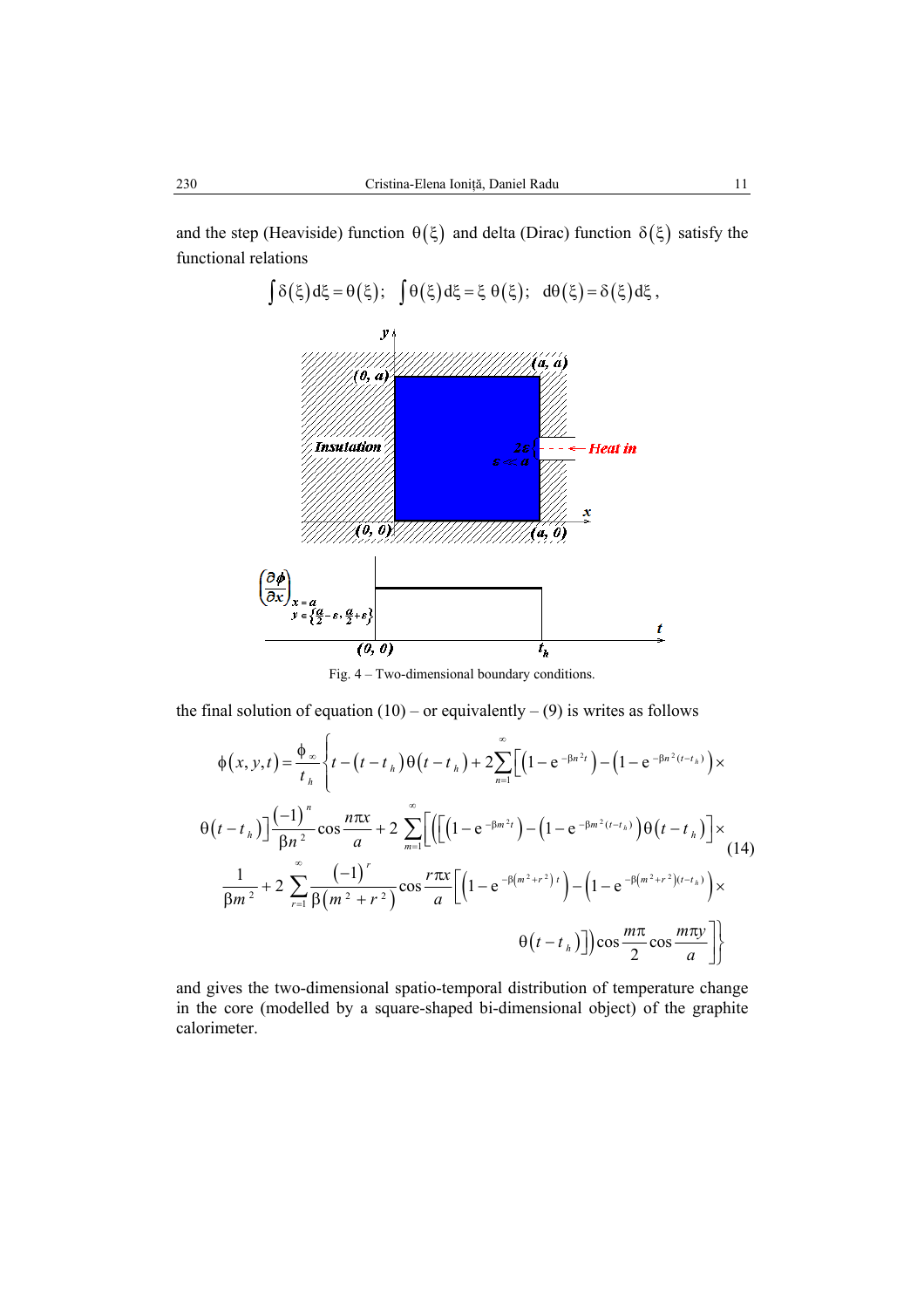# **3. RESULTS AND DISCUSSION**

The dependence of temperature change  $\phi$  on its spatial variables (*x* and *y*) for two relevant values of temporal variable  $t$  ( $t = 0.005 t_h$  and  $t = 1.1 t_h$ ) is graphically represented in Figs. 5 and 6.



Fig. 5 – The spatial dependence of  $\phi = \phi(x, y, t = 0.005 t_h)$ .

 As Fig. 5 shows, at the very beginning of the heating process the temperature change has significant values only around the small region through which the heat flux enters into the core, *i.e.*, the small *y* − interval centered on  $y = a/2$ , located at  $x = a$  and having the length  $2\varepsilon$  ( $\varepsilon \ll a$ ) – see the boundary conditions (13) that are graphically illustrated in Fig. 4.

Between the instants  $t = 0.5 t_h$  and  $t = t_h$  the changes in the shape of spatiotemporal distribution of temperature  $\phi(x, y, t)$  are very small (practically, they are unobservable). At the instant  $t = 1.1 t<sub>h</sub>$  the variation of  $\phi(x, y, t)$  with the spatial coordinate *y* has already disappeared, while the *x*-variation of  $\phi(x, y, t)$  is quite small (in Fig. 6, on the "vertical"  $\phi$ -axis the three numerical values are equal).

At the instant  $t = 1.5 t<sub>h</sub>$  the temperature field is already uniform, which means that the temperature gradient have completely disappeared.

Let's  $t_r$  be the time taken for the maximum of  $\phi(a, a/2, t)$  – which corresponds to the point of maximum/fastest variation of temperature change – to reduce to 0.1 % of  $\phi_{\infty}$ .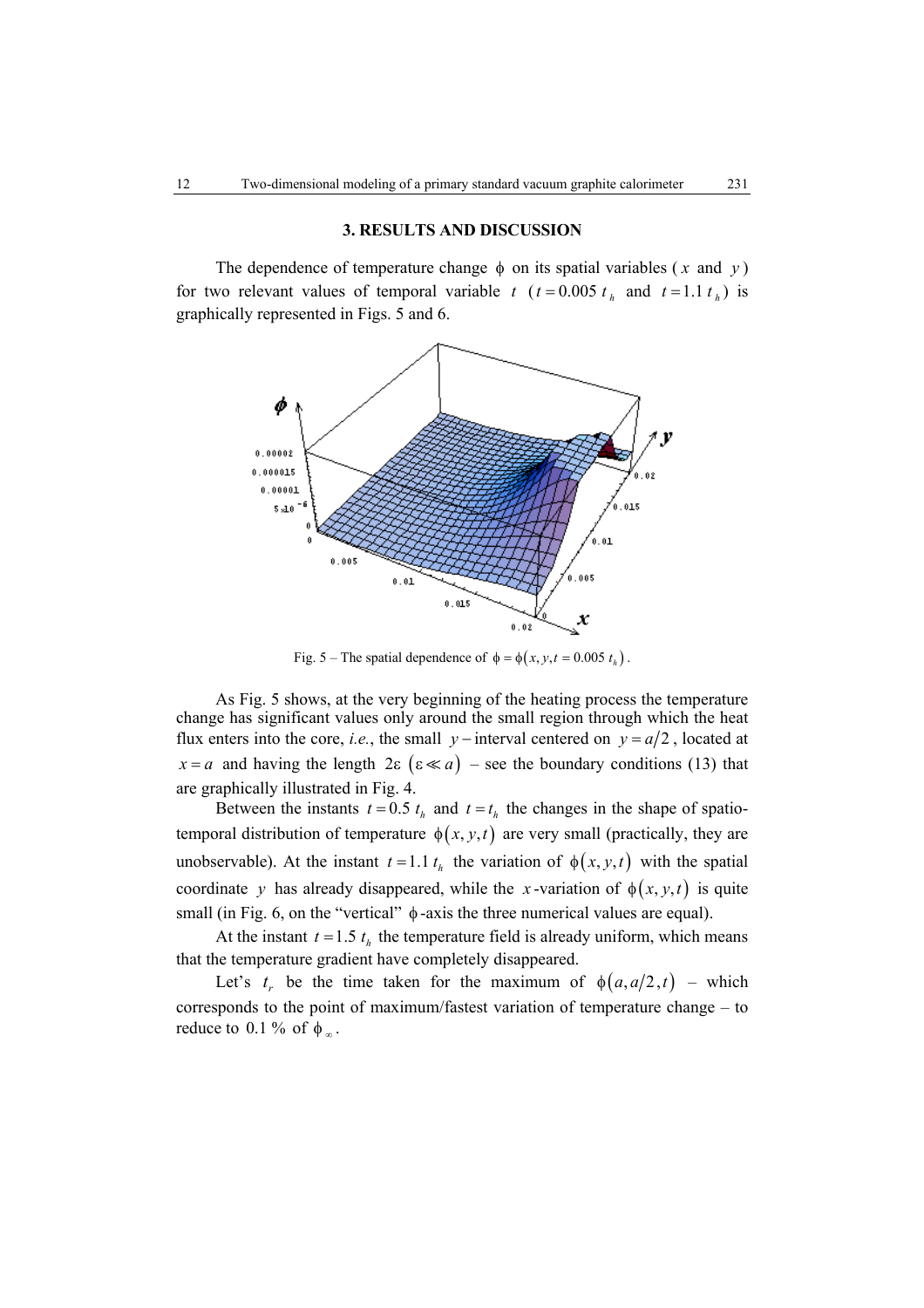

Fig. 6 – The spatial dependence of  $\phi = \phi(x, y, t = 1.1 t_h)$ .

 With the physical properties identical to those of the calorimeter core, for length *a* of 20 mm, a heating time  $t<sub>h</sub>$  of 60 s and a final temperature change  $\phi<sub>\infty</sub>$ of 1 mK , the expression (2.13) was numerically evaluated using the *Mathematica 5.0* software; it was found that the time  $t_r$  (after  $t_h$ ) to get to 0.1 % of  $\phi_\infty$  is  $(t_r)_{0.1\%} = 1.368738$  s (see the Fig. 7).

If  $1 \ll \beta t \ll \beta t_h$  (in our case  $\beta \approx 2.041 \text{ s}^{-1}$ ) then the whole of the core will increase in temperature approximately at the same rate,  $\phi(x, y, t)$  reaches a quasiconstant shape in spatial variables  $x$  and  $y$  and rises quasi-linearly in temporal variable *t* .



Fig. 7 – The time dependence of temperature rise  $\phi(x, y, t)$  at the point  $x = a, y = a/2$ .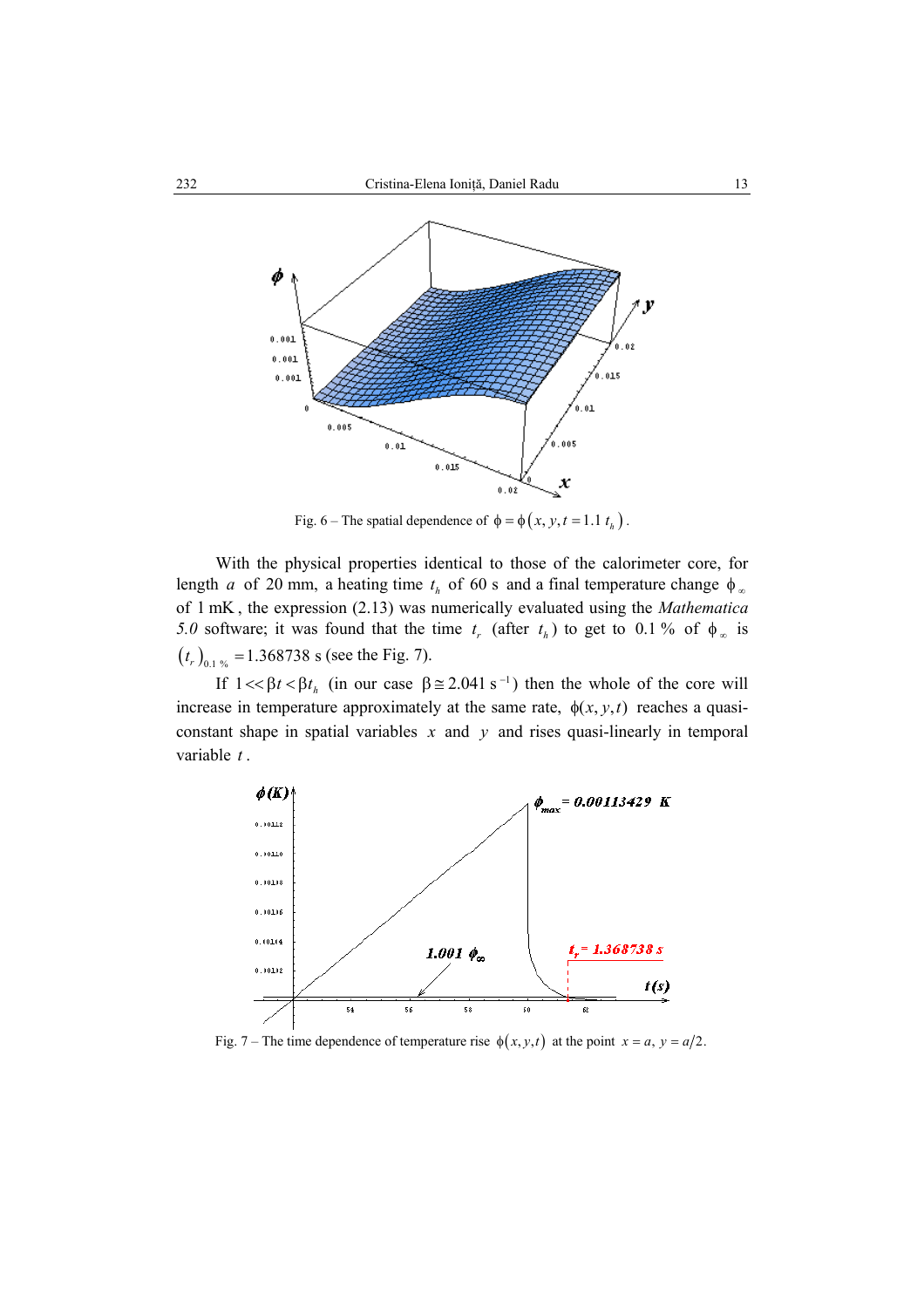Indeed, if  $1 \ll \beta t$ , then  $e^{-\beta n^2 t} \approx 0$ ,  $e^{-\beta m^2 t} \approx 0$ ,  $e^{-\beta (m^2 + r^2) t} \approx 0$ , and (14) becomes

$$
\Phi(x, y, t) \approx \frac{\Phi_{\infty}}{\beta t_{h}} \left( \text{PolyLog}\left[ 2, -e^{-\frac{i\pi x}{a}} \right] + \text{PolyLog}\left[ 2, -e^{\frac{i\pi x}{a}} \right] \right) + \frac{\Phi_{\infty}}{2\beta t_{h}} \times
$$
\n
$$
\left( \text{PolyLog}\left[ 2, e^{i\left(\frac{\pi}{2} - \frac{\pi y}{a}\right)} \right] + \text{PolyLog}\left[ 2, e^{i\left(\frac{\pi}{2} + \frac{\pi y}{a}\right)} \right] + \text{PolyLog}\left[ 2, -e^{-\frac{i\pi - i}{a}} \right] + \text{PolyLog}\left[ 2, -e^{-\frac{i\pi - i}{a}} \right] \right) + \frac{4\Phi_{\infty}}{\beta t_{h}} \sum_{n=1}^{\infty} \frac{\cos \frac{n\pi y}{2} \cos \frac{n\pi y}{a}}{4n(1 + n^{2})} e^{\frac{i\pi x}{a}} \left( i \text{ Hypergeometric2F1}[1, 1-in, 2-in, -e^{-\frac{i\pi x}{a}} \right] - n \text{ Hypergeometric2F1}[1, 1-in, 2-in, -e^{-\frac{i\pi x}{a}} \right) + i e^{\frac{2i\pi x}{a}} \times
$$
\n
$$
\text{Hypergeometric2F1}\left[ 1, 1-in, 2-in, -e^{-\frac{i\pi x}{a}} \right] - e^{\frac{2i\pi x}{a}} n \text{ Hypergeometric2F1}[1, 1-in, 2-in, -e^{-\frac{i\pi x}{a}} \right] - i \text{ Hypergeometric2F1}[1, 1-in, 2-in, -e^{-\frac{i\pi x}{a}} \right] - i \text{ hypergeometric2F1}[1, 1-in, 2-in, -e^{-\frac{i\pi x}{a}} \right] - i e^{\frac{2i\pi x}{a}} \text{ Hypergeometric2F1}[1, 1-in, 2-in, -e^{-\frac{i\pi x}{a}} \right] - e^{\frac{2i\pi x}{a}} n \times
$$
\n
$$
\text{Hypergeometric2F1}\left[ 1, 1 + in, 2 + in, -e^{-\frac{i\pi x}{a}} \right],
$$

where PolyLog[*n*, *z*] gives the polylogarithm function: Li<sub>n</sub>(*z*) =  $\sum_{k=1}^{\infty} \frac{z^k}{k^n}$  $n^{(2)} = \sum_{k=1}^{\infty} k^{n}$  $(z) = \sum \frac{z}{z}$ *k* ∞  $=\sum_{k=1}^{\infty}\frac{z^{n}}{k^{n}}$ , while the special function denoted by Hypergeometric2F1 $[a,b;c;z]$  is a special case of HypergeometricPFQ  $\left[\left\{a_1, \dots, a_p\right\}; \left\{b_1, \dots, b_q\right\}; z\right]$  – the generalized hypergeometric function  $p F_q(\vec{a}; \vec{b}; z)$ , which has the following series expansion:  ${}_{p}F_{q}(\vec{a}; \vec{b}; z) = \sum_{k=1}^{\infty} \frac{(a_{1})_{k}(a_{2})_{k} \cdots (a_{p})}{(b_{1})_{k} (b_{2})_{k} (c_{1})_{k} (c_{2})_{k}}$  $(b_{_{1}})_{_{k}}(b_{_{2}})_{_{k}}\cdots (b_{_{p}})$  $1$   $\frac{1}{k}$   $($   $\frac{u}{2}$  $\left(\begin{smallmatrix} 0 & 0 \ 0 & 1 \end{smallmatrix}\right)_k \left(\begin{smallmatrix} b & 0 \ 0 & 2 \end{smallmatrix}\right)_k \cdots \left(\begin{smallmatrix} b & 0 \ 0 & p \end{smallmatrix}\right)_k \quad k!$  $\binom{k}{k}$   $\binom{a_2}{k}$   $\cdots$   $\binom{a_p}{k}$   $\binom{n}{k}$  $k=0$   $(\mathcal{D}_1)$   $_k(\mathcal{D}_2)$   $_k$   $\cdots$   $(\mathcal{D}_p)$   $_k$  $a_{1}$ )<sub>k</sub>  $(a_{2})$ <sub>k</sub>  $\cdots$  $(a_{p})$ <sub>k</sub> z  $(b_1)$   $(b_2)$   $\cdots$  $(b_n)$   $k$ ∞  $\sum_{k=0}^{\infty} \frac{(a_1)_k (a_2)_k \cdots (a_p)_k}{(b_1)_k (b_2)_k \cdots (b_n)_k k!}$ . Of course, ∞

 $(a, b; c; z) = \sum_{k=0}^{\infty} \frac{(a)_k (b)}{(b)}$  $_{2}F_{1}(a,b;c;z)=\sum_{k=0}\frac{(a)_{k}(b)_{k}}{(c)_{k}}\frac{z^{k}}{k!}$  $k=0$   $\left(\begin{array}{c} k \end{array}\right) k$  $F_1(a,b;c;z) = \sum_{k=0}^{\infty} \frac{(a)_k (b)_k}{(c)_k (c)_k} \frac{z}{z}$  $c)$ <sub>k</sub> k  $=\sum_{k=0}^{\infty} \frac{(u)_k (v)_k}{(c)_k} \frac{z^{n}}{k!}$ . Using the mathematical special properties of polylogarithm and hypergeometric functions, the above expression for  $\phi(x, y, t)$ ,

in the approximation  $1 \ll \beta t \ll \beta t_h$ , writes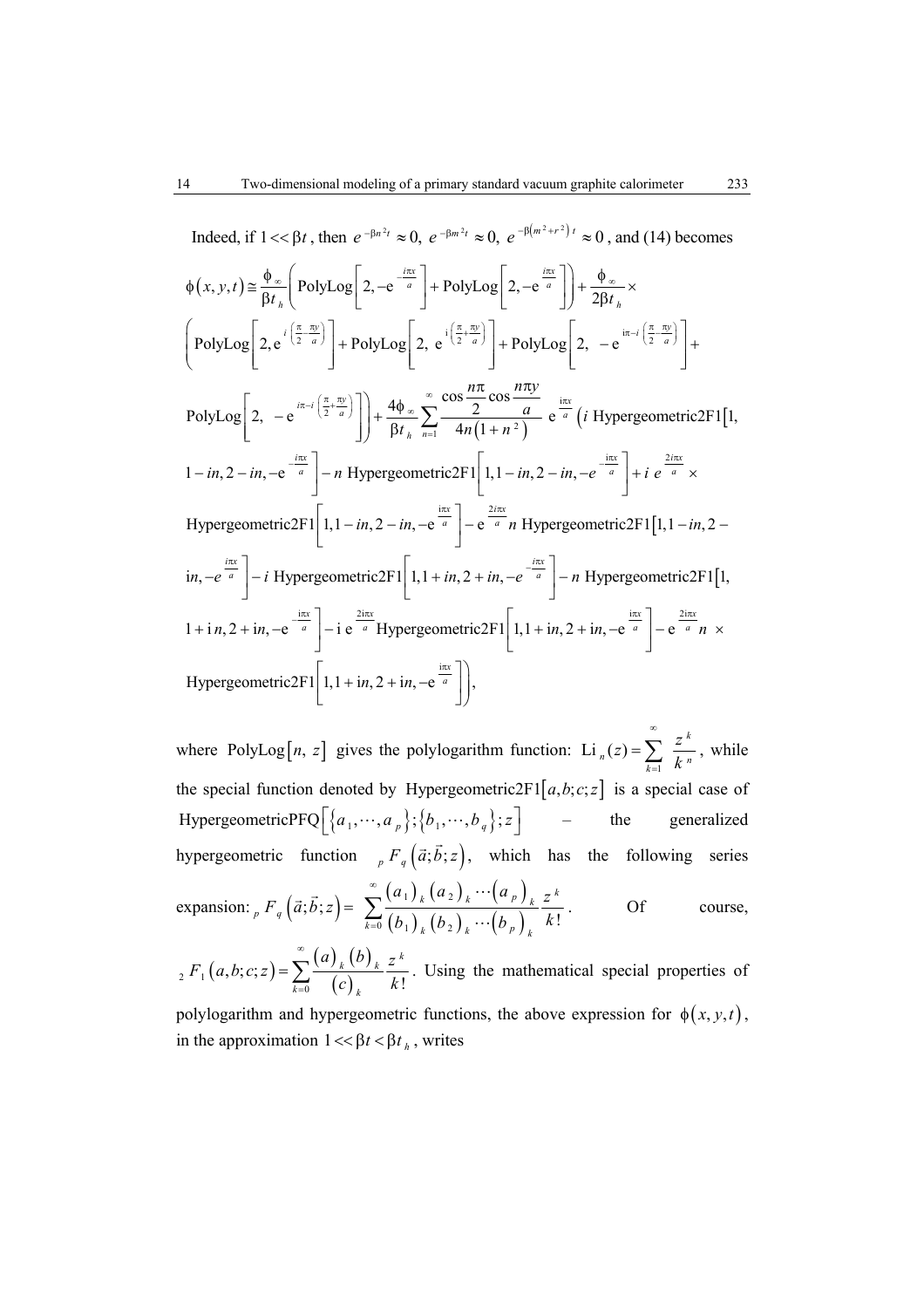$$
\phi(x, y, t) = \frac{\phi_{\infty}}{t_h} t + \frac{\pi^2 \phi_{\infty}}{2\beta t_h} \left( \frac{x^2 + y^2}{a^2} - \frac{5}{12} \right) + \frac{4\phi_{\infty}}{\beta t_h} \times
$$
  

$$
\sum_{n=1}^{\infty} \left\{ \left[ A_n + B_n \frac{y^2}{a^2} + \mathcal{O}(y^4) \right] + \left[ C_n + D_n \frac{y^2}{a^2} + \mathcal{O}(y^4) \right] \frac{x^2}{a^2} + \mathcal{O}(x^4) \right\} +
$$

$$
+ \mathcal{O}(x^4) + \mathcal{O}(y^4),
$$

where  $A_n, B_n, C_n$  and  $D_n$  are simple functions of *n*,  $\cos \frac{n\pi}{2}$ ,  $\sinh \frac{n\pi}{2}$  and cosh  $\frac{n\pi}{2}$ . For instance,  $A_n = \frac{\pi}{n \sinh(n\pi)} \cos \frac{n\pi}{2}$  $A_n = \frac{\pi}{\sqrt{1-\frac{1}{n}} \cos \frac{n}{n}}$  $=\frac{\pi}{n \sinh(n\pi)} \cos \frac{n\pi}{2}.$ 

In this approximation, the maximum temperature change  $\phi_{\text{max}}$  can be obtained from the above relation for  $t = t_h$ ,  $x = a$  and  $y = a/2$ . The result is very close to the maximum value of  $\phi(x, y, t)$  evaluated directly from (14), *i.e.*,  $\phi_{\text{max}} \cong 1.1343 \phi_{\infty}$ .

If this state is reached when the heating is turned off (*i.e.*  $1 \ll \beta t_h$ ), an upper bound on the "relaxation" time  $t_{r,\text{max}}$  can be calculated by looking at slowest decay in the Fourier expansion. The time after the heating to get to, for instance, 0.1 % of  $\phi_{\infty}$  is less than two seconds.

#### **4. CONCLUSIONS**

 As it was already mentioned in the first section of the paper, the point-like heating of the core of a graphite calorimeter unavoidably leads to a non-uniform temperature distribution in the core, *i.e.*, to temperature gradients. Of course, the larger the gradients the larger the difference between the two temperature distribution in the core are (that corresponding to an irradiation run and that corresponding to an electrical calibration run). It was shown that the temperature distribution in the core (which is supposed to be a square – two-dimensional model) is non-uniform and the temperature gradients play an important role. Indeed, the calculations show that in the approximation  $1 \ll \beta t$  the maximum temperature change  $\phi_{\text{max}}$  is 13.4 % greater than  $\phi_{\infty}$  and the time after the heating to get to, for instance, 0.1 % of  $\phi_{\infty}$  is  $(t_r)_{0.1\%} \approx 1.37$  s, while  $t_{r,\text{max}} < 2$  s.

 As the relaxation times found from one- and two-dimensional analyses are almost the same, this could suggest that the relaxation time  $t<sub>r</sub>$  for a thin threedimensional object would be approximately the same.